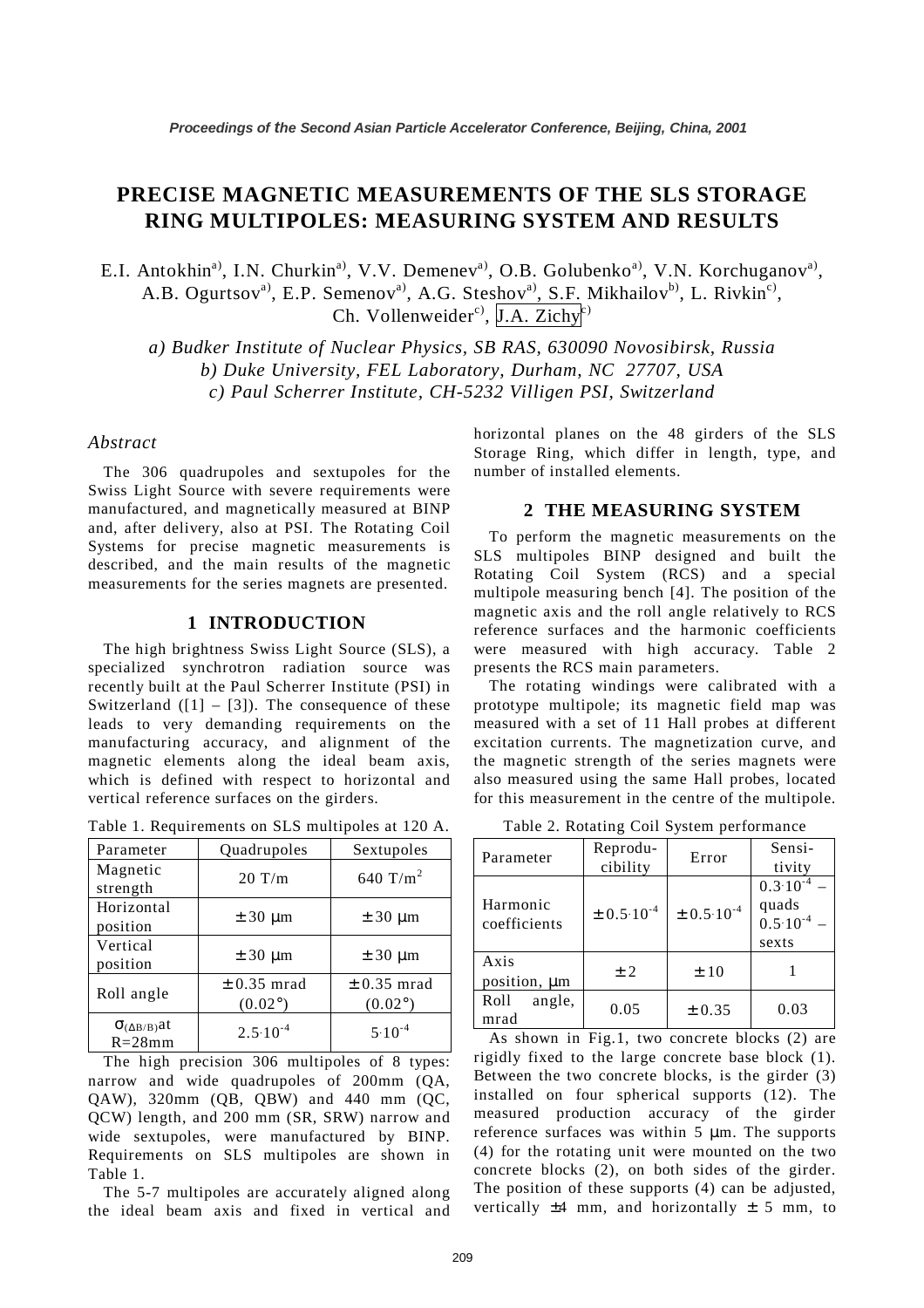match the rotational axis of the unit with the ideal one.

The compact, cylinder-like measuring unit of length L and of radius R contains four radial windings. Two rollers (7) support it from both its ends.



Fig.1.General view of the RCS.

When measuring the unit was inserted into the magnet aperture and rotated around its axis to integrate the voltages induced in the windings. The connecting couplings (6, and 9) transmit the circular motion from the step motor (5) to the measuring unit (8), and further to the angular encoder (10), they also damp the transversal mechanical vibrations.

The horizontal axial orientation of the measuring unit was made with respect to two vertical reference surfaces on the girder, using a spirit level fitted to the unit reference surfaces. The angle between the plane defined by the spirit level and the electrical plane of the windings is repeatedly checked.

Two of four rectangular, independent windings are *L*/2 long windings with a width equals to R and located along the unit seriously, and two other windings have the same length with only *R*/2 width and inserted in R-width windings. Connecting the full and half radius windings by the subtracting scheme, one can eliminate the contribution of the main harmonics in the resulting signal, thereby increasing the measuring accuracy for the higher harmonics. The signals of any half-length windings of the equal width are used for measuring the yaw and angles of the multipole's axis.

The measuring unit is rotated with a step motor and the angle is measured with a angular encoder. An 8-channel ADC picks up the signals of the four windings. A multiplexing amplifier produces the compensated signal, i.e. the combination (sum and/or difference) of the measured signals, which does not contain the contribution of the main harmonic (for quadrupoles  $n_{main} = 2$ , and for

sextupoles  $n_{main} = 3$ ). The compensated signal consisted of the higher harmonic contributions and the main harmonic signal are simultaneously recorded, and subsequently integrated numerically.

The computer control program sets the multipole current, the combination of the measured signals, and the parameters of the rotation. The program reads the compensated and main signals, the angular position of the unit and records it as a digitized voltage. After the measurement the program is used to analyze the data: to calculate the harmonic coefficients of the magnetic field, the position of the magnetic axis, and roll angle of the multipole.

In the described system the measuring unit with windings was rotated with angle steps of about 5º. The measurement procedure was made on each step, total circle measuring time was  $\sim 80$  seconds. Such fragmentation of rotation allows us to obtain the 1- 27 harmonics without considerable losses of accuracy.

## **3 THE MAGNETIC MEASUREMENT RESULTS**

The resulting harmonic coefficients  $(A_n, B_n)$ were calculated by using the Fast Fourier Transform method (FFT) to expand the angle dependent function at the normalization radius of  $R_{norm}$  =28 mm. The low-order harmonic coefficients give the offset of the n-multipole axis from the unit rotation axis. The vertical position of the magnet axis includes a temperature contribution. The roll angle was also calculated from the main harmonics. The accuracy of the magnetic measurements are influenced by the mechanical accuracy of the equipment, the alignment of the element on the RCS, and by the time dependent processes occurring during the measurement.

The results of the measurement show good agreement of the multipole parameters with the requirements. Table 3 presents the average values and standard deviations for the positions of the magnet axis ( $\langle x \rangle$ ,  $\langle y \rangle$ ,  $\sigma$ ) and the roll angles ( $\varphi$ ) for multipoles. The results of the magnetic measurements at BINP and SLS have the good coincidence. Table 4 lists BINP`s statistical data of main harmonic coefficients of some SLS multipoles, normalized on the fundamental harmonic values and multiplied by 1000 (at 120 A of excitation current). Fig.2 presents the most important harmonic coefficients of QB40 lens and shows the good quality of produced quadrupole. Fig.3 shows a relationship of the octupole magnetic harmonics and the mechanical gaps between shims of the QA quadrupoles neighbour poles.